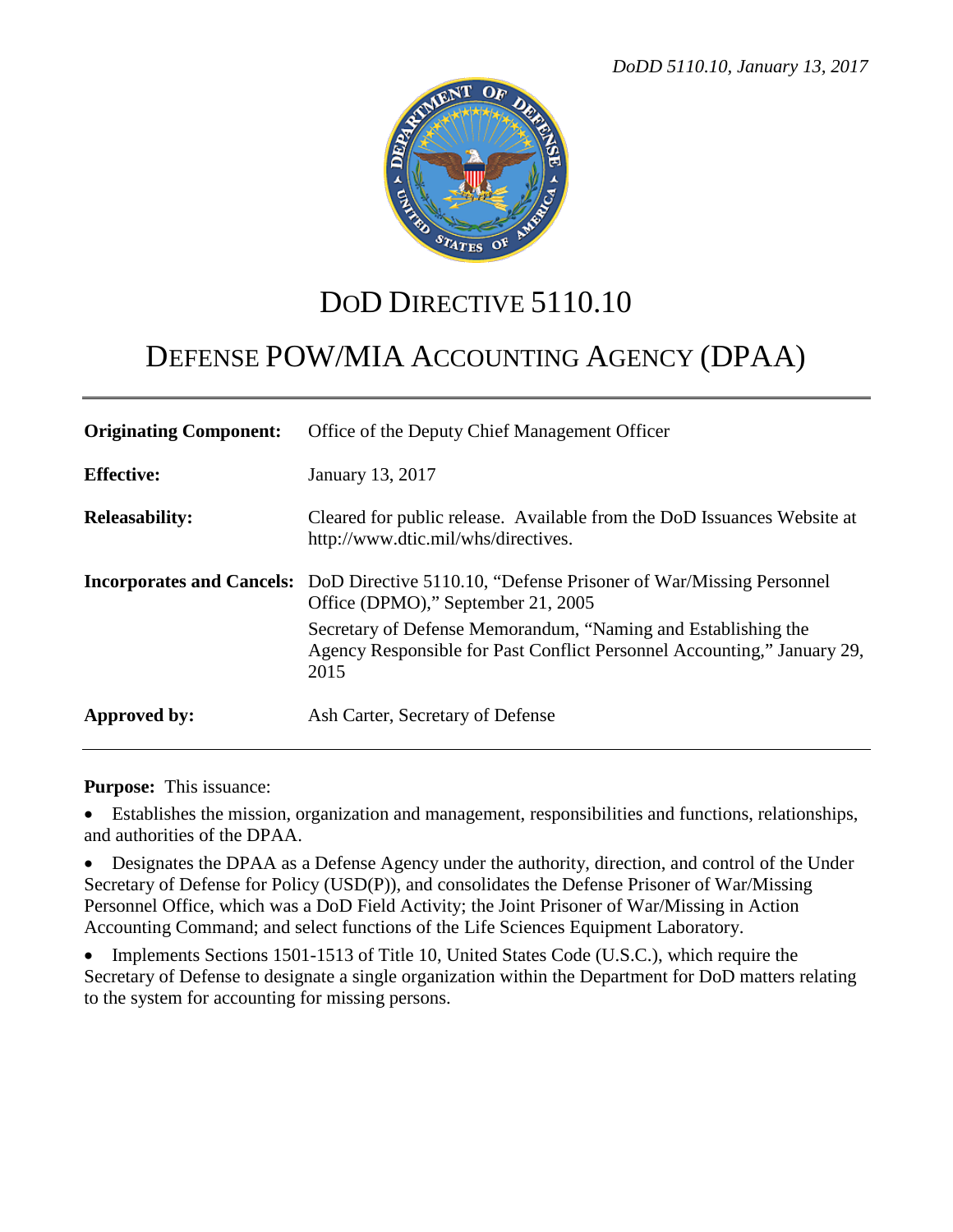## **TABLE OF CONTENTS**

| 3.2. Under Secretary of Defense for Personnel and Readiness (USD(P&R)).  10 |  |  |
|-----------------------------------------------------------------------------|--|--|
|                                                                             |  |  |
|                                                                             |  |  |
|                                                                             |  |  |
|                                                                             |  |  |
|                                                                             |  |  |
|                                                                             |  |  |
|                                                                             |  |  |
|                                                                             |  |  |
|                                                                             |  |  |
|                                                                             |  |  |
|                                                                             |  |  |
|                                                                             |  |  |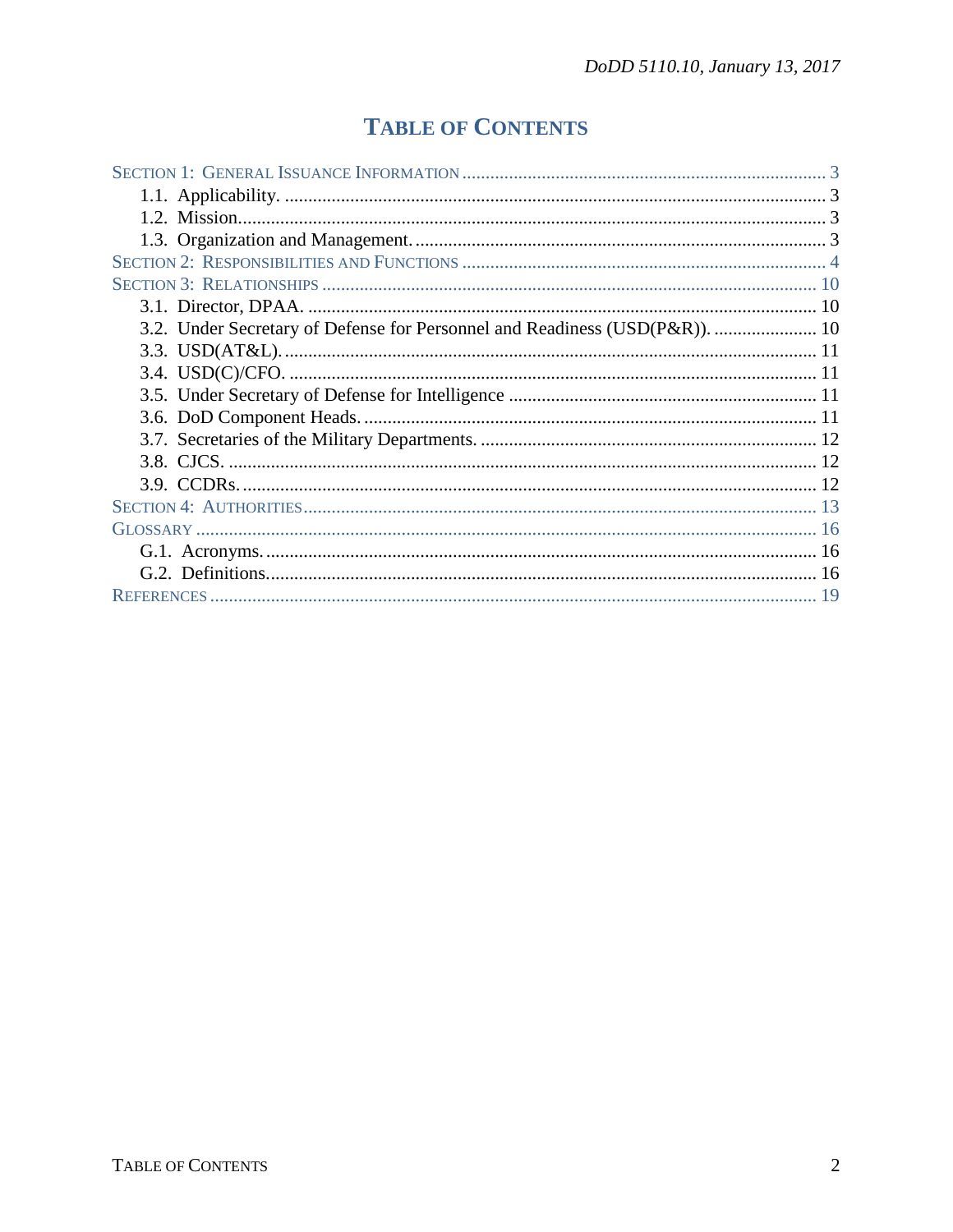## **SECTION 1: GENERAL ISSUANCE INFORMATION**

**1.1. APPLICABILITY.** This issuance applies to OSD, the Military Departments, the Office of the Chairman of the Joint Chiefs of Staff (CJCS) and the Joint Staff, the Combatant Commands (CCMDs), the Office of the Inspector General of the Department of Defense, the Defense Agencies, the DoD Field Activities, and all other organizational entities within the DoD (referred to collectively in this issuance as the "DoD Components").

**1.2. MISSION.** The mission of the DPAA is to:

a. Lead the national effort to account for unaccounted for DoD personnel from past conflicts and other designated conflicts.

b. Provide the primary next of kin, family members, and the previously designated person, pursuant to Section 655 of Title 10, U.S.C., the available information concerning the loss incident, past and present search and recovery efforts of the remains, and current accounting status of unaccounted for DoD personnel.

#### **1.3. ORGANIZATION AND MANAGEMENT.**

a. The DPAA is a Defense Agency, pursuant to Sections 191 and 192 of Title 10, U.S.C., under the authority, direction, and control of the USD(P).

b. The DPAA consists of a Director, a Principal Deputy Director, a Deputy Director, and subordinate organizational elements established by the Director within resources assigned by the Secretary of Defense.

c. The USD(P) will select the Director, DPAA.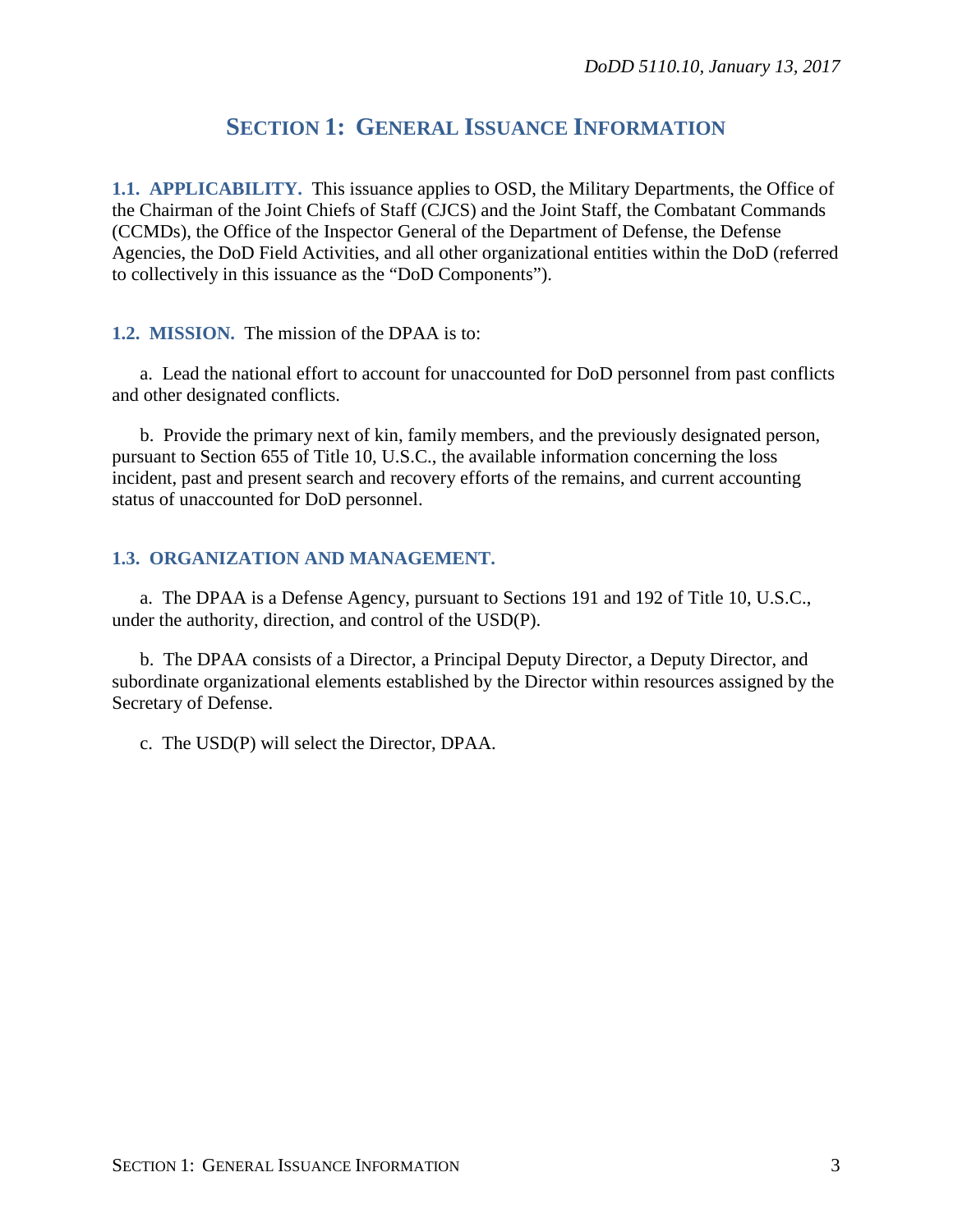## **SECTION 2: RESPONSIBILITIES AND FUNCTIONS**

Under the authority, direction, and control of the USD(P), the Director, DPAA:

a. Serves as the principal advisor to the Secretary of Defense and the USD(P) for past conflict personnel accounting.

b. Pursuant to Sections 1501-1513 of Title 10, U.S.C., establishes and executes the DoD Past Conflict Personnel Accounting Program which:

(1) Accounts for U.S. military personnel, DoD civilian employees, DoD contractors, and other persons, as directed by the Secretary of Defense (referred to in this issuance as DoD personnel), who are determined to be in a missing status as prescribed by DoD Instruction (DoDI) 1300.18 or other contemporary Military Department regulation or whose remains were not in the custody of the U.S. Government (USG) after hostilities or military operations ceased within combatant theaters (e.g., the European Theater of Operations during World War II) or a joint operations area.

(2) Accounts for DoD personnel from World War II, the Cold War, Korean War, Indochina War, Operation ELDORADO CANYON, Persian Gulf War, Iraq Campaign, and other conflicts designated by the Secretary of Defense (referred to collectively in this issuance as "past conflicts and other designated conflicts").

c. Designs and manages DPAA programs and activities to improve standards of performance, economy, and efficiency; and demonstrates DPAA's attention to the requirements of its organizational customers, both internal and external to the DoD.

d. Provides policy, control, and oversight of the DoD Past Conflict Personnel Accounting Program, including functional oversight of DPAA elements in foreign countries responsible for conducting DoD past conflict personnel accounting operations.

e. Establishes policies and procedures to account for DoD personnel who had been reported in a missing status, as prescribed by DoDI 1300.18 or other contemporary Military Department regulation, from past conflicts and other designated conflicts, including locating, recovering, and identifying remains after hostilities have ceased.

f. Facilitates the function of the medical examiner assigned to the DPAA from the Armed Forces Medical Examiner System (AFMES) to:

(1) Exercise scientific identification authority, as provided in Section 1509 of Title 10, U.S.C., and DoDI 5154.30.

(2) Establish identification and laboratory policy consistent with the AFMES.

(3) Advise the Director, DPAA, on forensic science disciplines.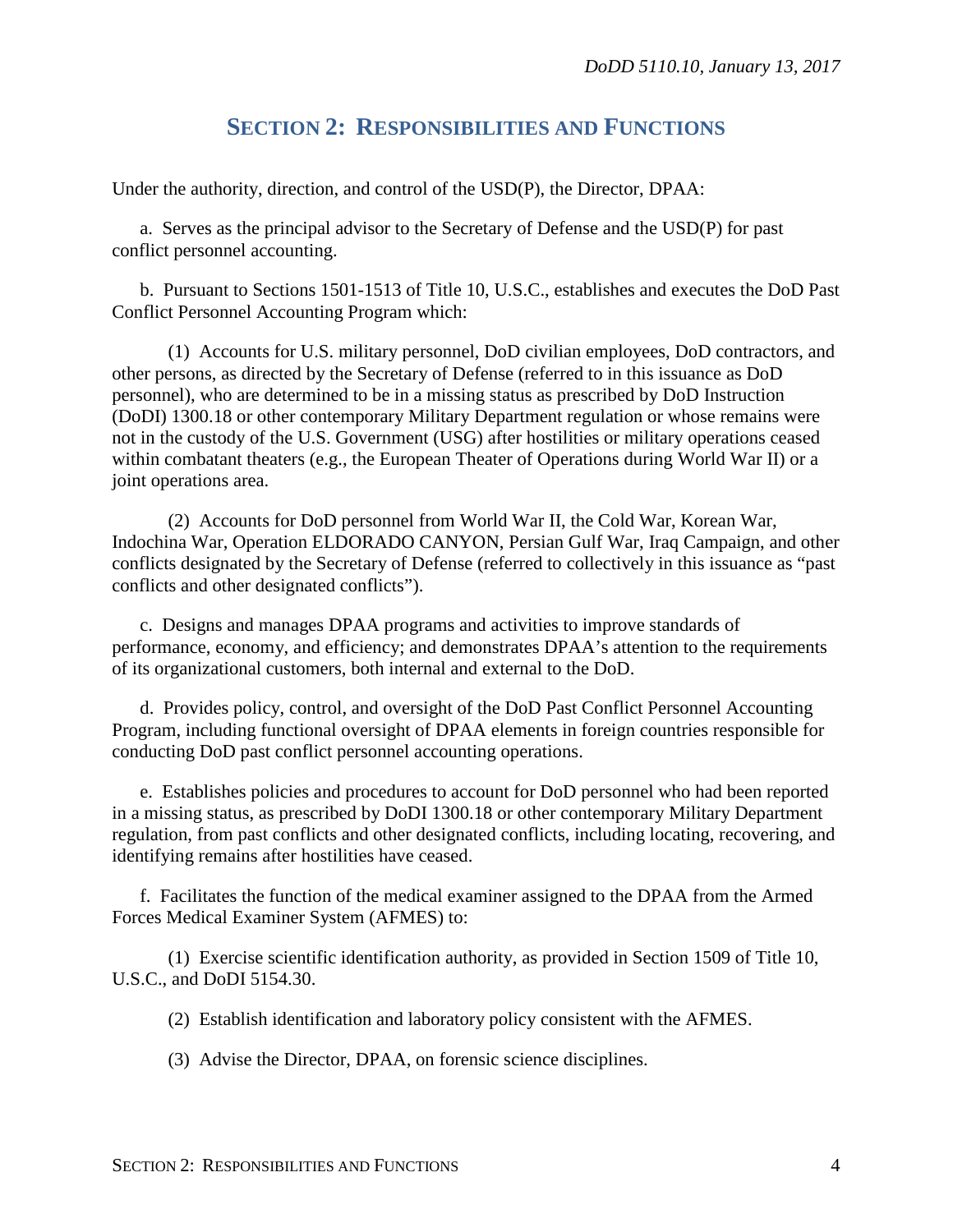g. Establishes, maintains, and controls the appropriate budget lines for the DPAA, and accomplishes planning, programming, budgeting, and execution, accounting, and financial management activities for DPAA, in accordance with DoD Directive (DoDD) 7045.14.

h. Maintains liaison with Congress, in coordination with the Assistant Secretary of Defense for Legislative Affairs and the Under Secretary of Defense (Comptroller)/Chief Financial Officer, Department of Defense (USD(C)/CFO), as appropriate, on past conflict personnel accounting legislation and related matters for which the DPAA has responsibility. Provides support to the USD(P) for the presentation of past conflict personnel accounting-related briefings and testimony before Congress.

i. Develops, operates, and maintains, in accordance with policies, standards, and procedures established by the Chief Information Officer of the Department of Defense and the Director, Defense Information Systems Agency, appropriate information technology systems and databases in support of the DoD Past Conflict Personnel Accounting Program and the associated workforce.

j. Serves as the DoD's primary representative and point of contact with other federal departments and agencies, foreign governments, and non-governmental organizations on all matters related to past conflict personnel accounting, pursuant to Sections 1501-1513 of Title 10, U.S.C., including:

(1) Developing DoD guidance for past conflict personnel accounting activities worldwide. Ensures that past conflict personnel accounting operations and activities conducted in foreign countries are coordinated in advance with the appropriate OSD Principal Staff Assistants, the Secretary of State, and heads of other federal departments and agencies.

(2) Negotiating and concluding international agreements in areas of assigned responsibility, in accordance with DoDD 5530.3 and in coordination with the General Counsel of the Department of Defense. Diplomatic support of international negotiations will be requested through the appropriate Department of State regional bureaus or U.S. embassies.

(3) Serving as the DoD Commissioner to the U.S.-Russian Joint Commission, in accordance with the December 11, 2013, Secretary of Defense Memorandum. Accordingly, provides necessary administrative and logistical support to the Commission.

(4) Providing advice and assistance on past conflict personnel accounting-related matters to the International Committee of the Red Cross, other international bodies, and foreign governments, as appropriate.

k. Coordinates within DoD, among the Military Departments, the Joint Staff, and the CCMDs, for all matters pertaining to accounting for DoD personnel from past conflicts and other designated conflicts, including:

(1) Incorporating accounting for DoD personnel unaccounted for from past conflicts and other designated conflicts into key national and DoD strategic guidance and into the policy toward all foreign governments of countries where DoD personnel are missing or unaccounted for, as appropriate.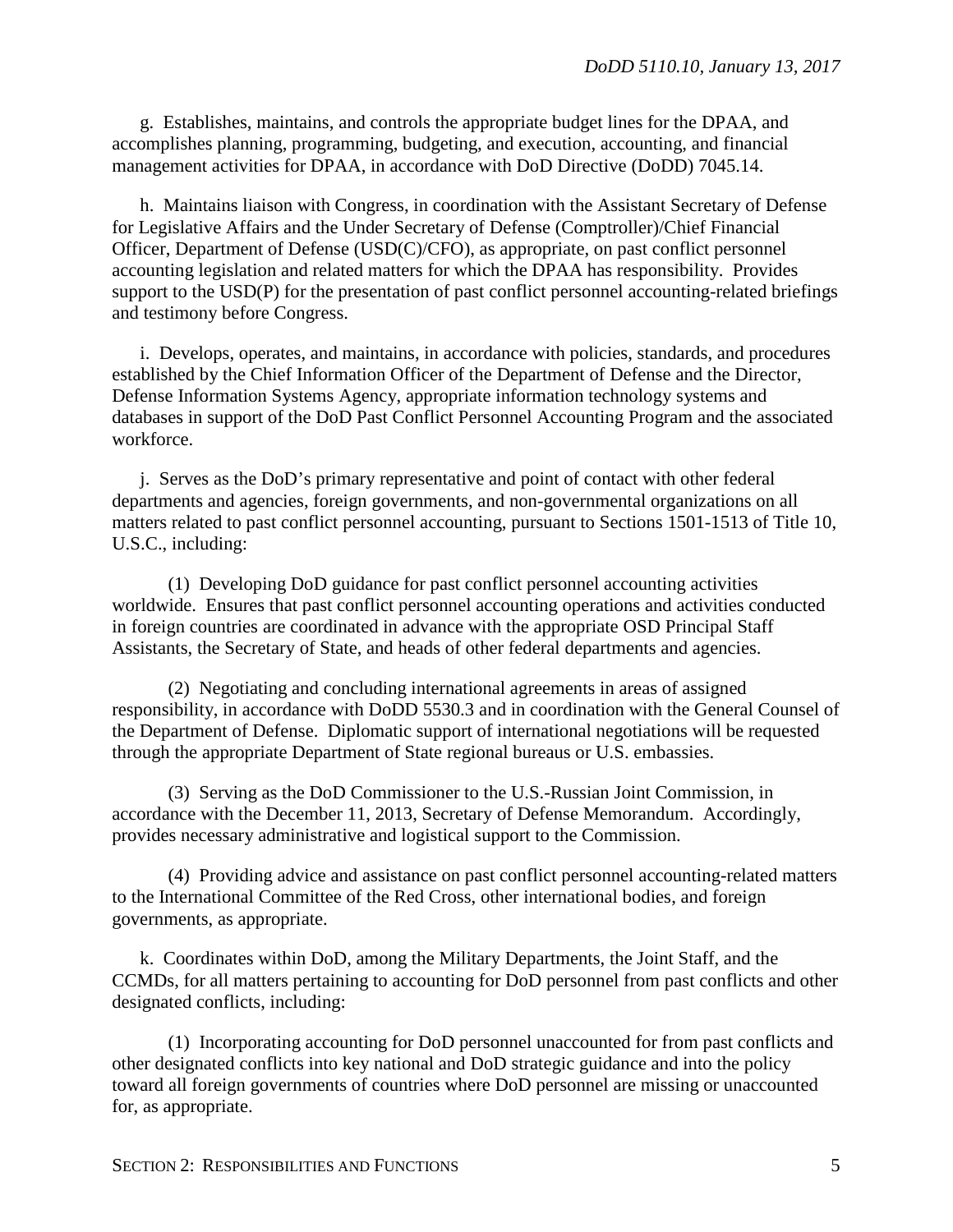(2) Determining past conflict personnel accounting requirements for DoD policies and strategic guidance, including monitoring and advocating for program funding requirements and resources for execution of the past conflict personnel accounting mission.

l. Coordinates on all matters concerning accounting for DoD personnel from past conflicts and other designated conflicts originating within the DoD, among the Military Departments, the Joint Staff, and the CCMDs, or originating within theaters of operations.

m. Develops, prioritizes, and monitors intelligence collection requirements and reporting task elements of the DoD Components and National Intelligence Community, as required, to collect and provide all necessary intelligence to support DoD past conflict personnel accounting responsibilities.

n. Establishes policies and procedures to ensure that files and records pertaining to past conflict personnel accounting are created and managed, pursuant to Section 1506 of Title 10, U.S.C., and DoD policy.

o. Leads the effort to develop, standardize, maintain, and fund the past conflict personnel accounting community's electronic case files, including a single central database and case management system, pursuant to Section 1509 of Title 10, U.S.C., pertaining to all unaccounted for DoD personnel that facilitates data sharing and transparency within the past conflict personnel accounting community.

p. Establishes and maintains prioritized accounting lists for World War II, the Cold War, Korean War, Indochina War, Operation ELDORADO CANYON, Persian Gulf War, Iraq Campaign, and other conflicts designated by the Secretary of Defense.

q. Conducts national and international archival research and oral history projects; standardizes procedures for methodology and prioritization; and coordinates within the past conflict personnel accounting community to improve efficiency and prevent duplication of effort.

r. Establishes and disestablishes, operates, leads, and maintains:

(1) Worldwide deployable investigation teams and recovery teams to search, locate, and recover remains from past conflicts and other designated conflicts.

(2) DPAA laboratories to identify remains of unaccounted for DoD personnel from past conflicts and other designated conflicts, including additional portions of previously accounted for DoD personnel.

(3) Expertise to conduct analysis of equipment recovered to ascertain whether there is supporting evidence for findings concerning the presence of personnel involved in ground, sea, and air combat, vehicular losses, air crashes, or similar situations from past conflicts and other designated conflicts.

s. In accordance with DoDD 5205.15E, coordinates with the AFMES and oversees the development, establishment, and maintenance of: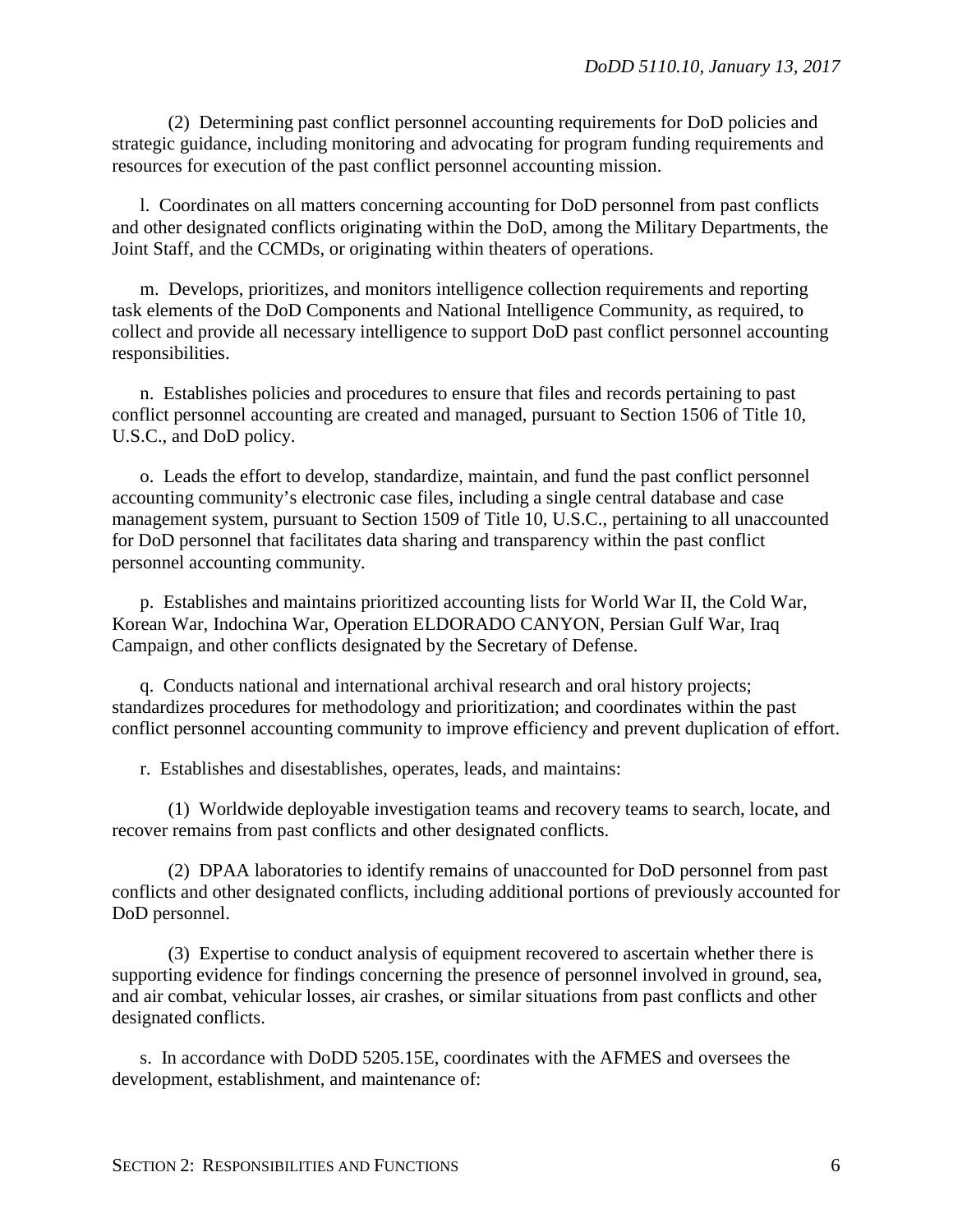(1) Appropriate standards, processes, and procedures for forensic disciplines used to identify remains from past conflicts and designated conflicts.

(2) Laboratory accreditation; professional training and certification; and research development, test, and evaluation programs.

t. Establishes and leads a communication and outreach program with family members of unaccounted for DoD personnel, federal departments and agencies, members of Congress, veterans service organizations, concerned citizens, and the public concerning the DoD's efforts to:

(1) Account for DoD personnel who are unaccounted for from past conflicts and other designated conflicts.

(2) Provide a readily available means to communicate views and recommendations to the Director, DPAA.

(3) Communicate with family members of unaccounted for DoD personnel through the appropriate Military Department Casualty Office.

u. Establishes procedures for providing information, to include copies of unclassified case files of unaccounted for DoD personnel to primary next of kin, members of the immediate family, and the previously designated person:

(1) From the Cold War, Korean War, and the Indochina War, pursuant to Section 3161 of Title 50, U.S.C., through the appropriate Military Department Casualty Office.

(2) From World War II and other designated conflicts not included in Paragraph 2.u.(1), in accordance with DoDD 5400.07.

v. Advocates within DoD the use of emerging technologies that support past conflict personnel accounting operations to locate, recover, and identify remains.

w. Establishes public-private partnerships with non-federal entities to facilitate the activities of the DPAA. Partnerships with foreign governments or foreign entities may be established only with the concurrence of the Secretary of State. Any such arrangement must be entered into pursuant to Section 1501a of Title 10, U.S.C., or any other authority otherwise available to the Secretary of Defense. The DoD's scientific identification authority under Section 1471 of Title 10, U.S.C., is not subject to public-private partnership agreements and will not be included in such agreements.

(1) Establishes administrative requirements, including property accountability, in accordance with Parts 21-37 of Title 32, Code of Federal Regulations.

(2) Accepts voluntary services to facilitate accounting for DoD personnel from volunteers in the same manner as the Secretary of a Military Department may accept such services under Section 1588(a)(9) of Title 10, U.S.C.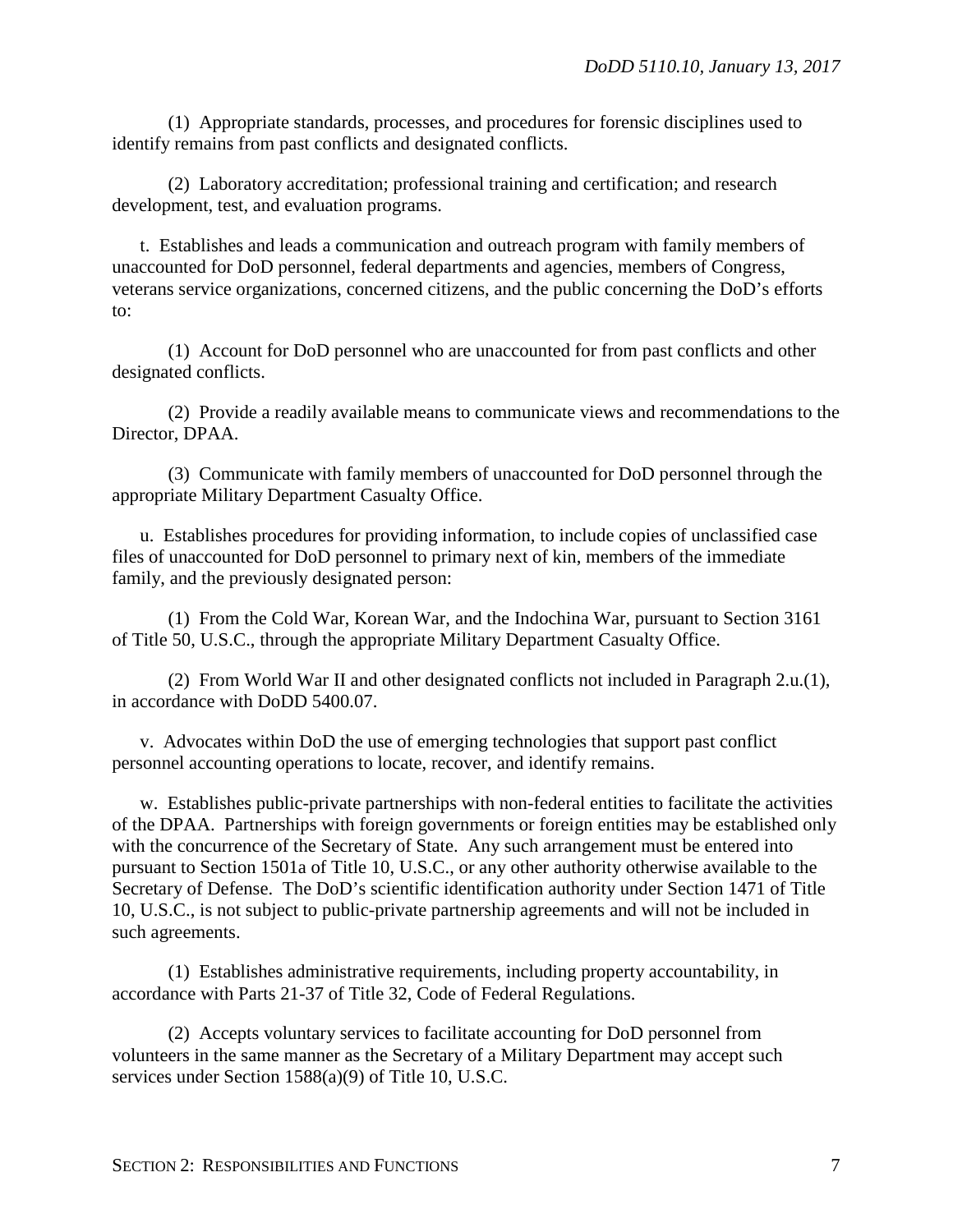(3) Enters into a cooperative agreement with, or makes a grant to, a private entity to support the activities of the DPAA, pursuant to Section 1501a of Title 10, U.S.C., and in accordance with DoDD 3210.06. Notwithstanding Section 2304(k) of Title 10, U.S.C., may enter into such cooperative agreements or grants on a sole-source basis, pursuant to Section 2304(c)(5) of Title 10, U.S.C.

(4) Allows a private entity to use, at no cost, personal property of the DoD to assist the entity in supporting the activities of the DPAA, as authorized by Section 1501a of Title 10, U.S.C.

x. Informs and coordinates with the CJCS and the Combatant Commanders (CCDRs) on past conflict personnel accounting matters in their areas of responsibility.

y. Ensures the DPAA workforce possesses the skills required to locate, recover, and identify remains from past conflicts and other designated conflicts.

z. Conducts periodic assessments of the DPAA workforce to identify manpower, personnel, and training adequacy. Manpower will be managed through the use of the Fourth Estate Manpower Tracking System, in accordance with Directive-type Memorandum 12-006.

aa. Establishes, manages, and operates the DPAA Academy to provide field investigative, field recovery, and forensic laboratory training to DPAA military, civilian, and contract personnel. The DPAA Academy may, on a non-interference basis, provide training to mortuary affairs organizations and units of the Military Departments, CCMDs, and other federal department and agencies.

ab. Provides equipment, supplies, services, and training of personnel to any foreign nation to assist DPAA with the recovery of remains from past conflicts and accounting for DoD personnel, pursuant to Section 408 of Title 10, U.S.C., as appropriate, and subject to approval by the Secretary of State. Prepares reports required under Section 408 of Title 10, U.S.C.

ac. Plans, programs, budgets, and allocates resources to implement and comply with DoDI 4001.01, considering mission requirements. Provides to the Under Secretary of Defense for Acquisition, Technology, and Logistics (USD(AT&L)) requested budgetary or resource information concerning implementation of and compliance with DoDD 5230.20.

ad. Establishes reporting requirements in accordance with DoDI 8910.01, processes data, and conducts trend analysis to determine future requirements and needed capacities.

ae. Ensures that DPAA personnel participation in support of civil law enforcement and investigative agencies will only be conducted in accordance with DoDI 3025.21 or as the Secretary of Defense directs. Any DPAA employee being requested as a witness by civil law enforcement and investigative agencies concerning recovery and identification of remains activities or any other purpose will coordinate with DPAA General Counsel.

af. Acquires logistical support, supplies, or services under acquisition-only authority or cross-servicing agreement authority, in accordance with DoDD 2010.9.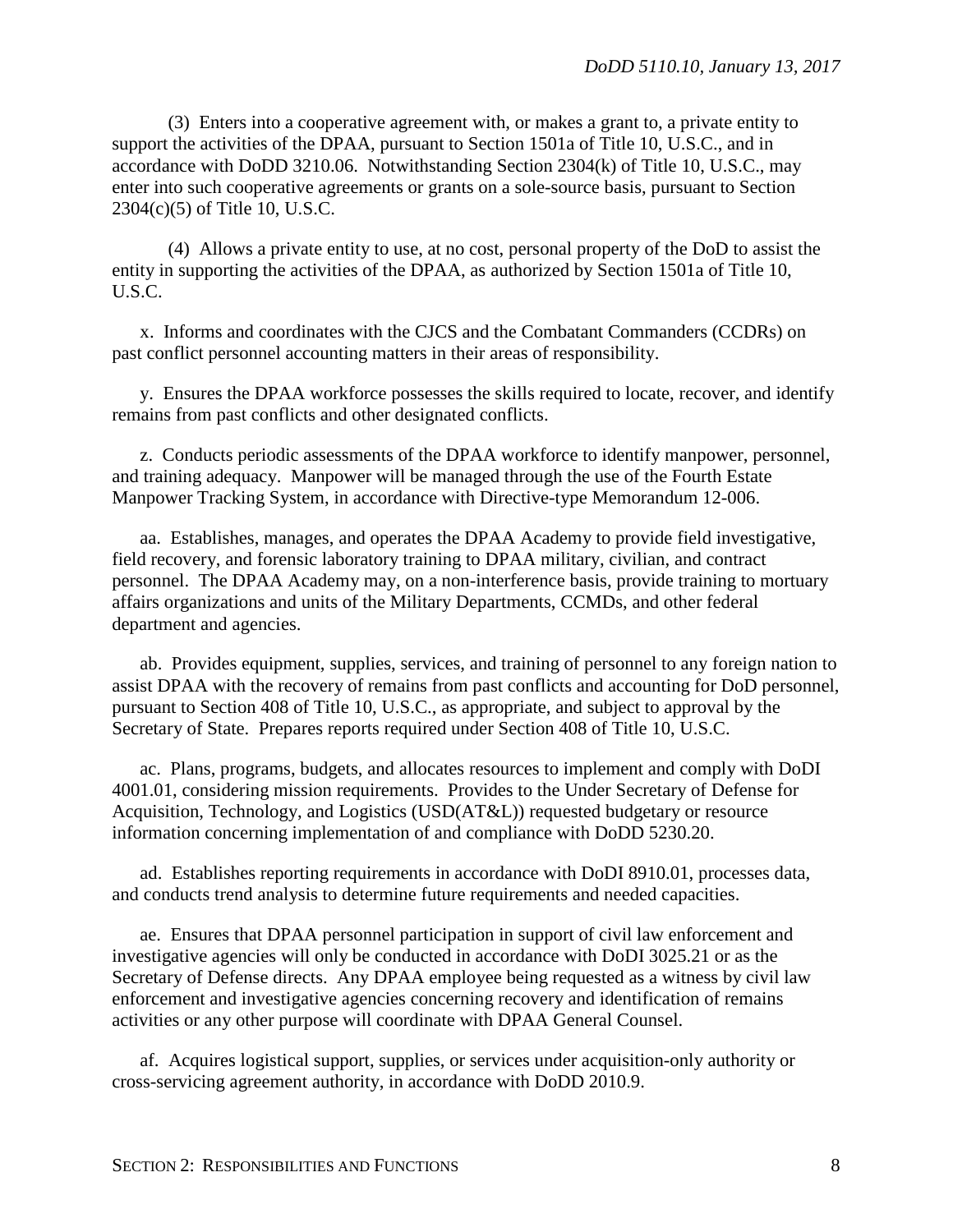ag. Ensures that activities conducted under DPAA's purview involving transfers of technology, articles, or services to foreign or non-DoD entities comply with U.S. export control laws and regulations and DoD policies in DoDIs 2030.08 and 2040.02.

ah. Develops policies in coordination with the Assistant Secretary of Defense for Manpower and Reserve Affairs and executes policies and programs associated with disinterment of unidentified human remains, in accordance with Directive-type Memorandum 16-003.

ai. Performs other duties as may be assigned by the Secretary of Defense or the USD(P).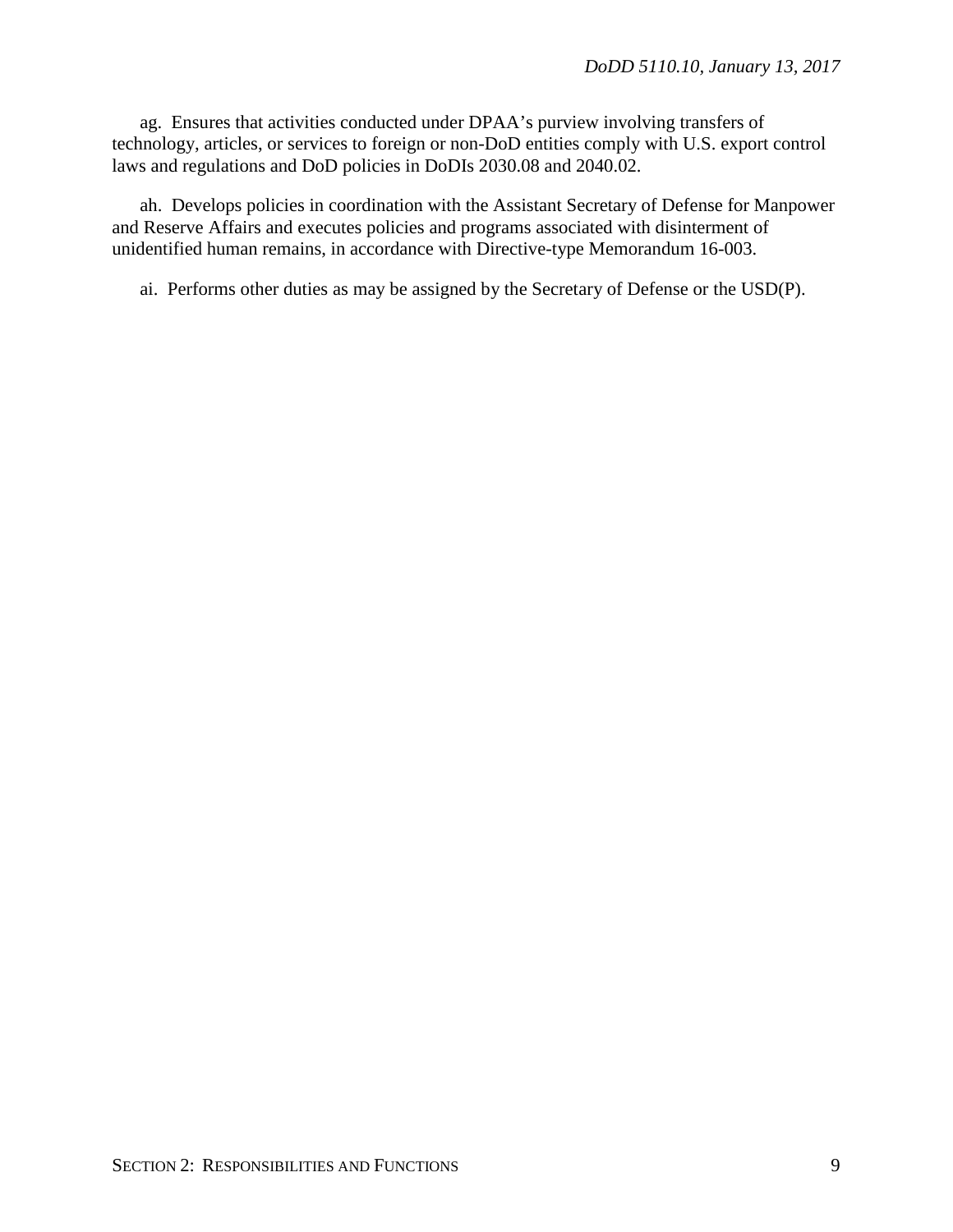### **SECTION 3: RELATIONSHIPS**

**3.1. DIRECTOR, DPAA.** The Director, DPAA, in the performance of assigned responsibilities and functions:

a. Reports directly to the USD(P).

b. Uses existing systems, facilities, and services of the DoD and other federal departments and agencies, when possible, to avoid duplication and to achieve maximum efficiency and economy.

c. Ensures that all past conflict personnel accounting-related communications and direction and guidance issued to the CCMDs and the Military Departments that have military operational implications are coordinated with the CJCS.

d. As directed by the Secretary of Defense, provides emergency support to DoD Mortuary Affairs Program and the Military Departments for technical humanitarian assistance and emergency operations associated with current operations and contingencies, and provides humanitarian assistance to other federal departments and agencies.

e. Coordinates and exchanges information with the other DoD Component heads and the OSD Principal Staff Assistants having collateral or related responsibilities and functions.

f. Coordinates, as the supported agency in accordance with Execute Order: Defense Personnel Accounting Agency Continuity of Operations, with relevant CCMDs, Military Departments, and Federal departments and agencies regarding implementation of past conflict personnel accounting activities and projects.

g. Coordinates and exchanges information with, and provides support to, the National Intelligence Community, other government organizations, and federal departments and agencies that have collateral equities or an interest in the past conflict personnel accounting mission provided for in Sections 1501-1513 of Title 10, U.S.C.

h. Demonstrates DPAA's attention to the requirements of its organizational customers, both internal and external to the DoD, consistent with the requirements of the Secretary of Defense Biennial Review of Defense Agencies and DoD Field Activities.

#### **3.2. UNDER SECRETARY OF DEFENSE FOR PERSONNEL AND READINESS (USD(P&R)).** The USD(P&R):

a. Develops, in coordination with the USD(P) through the Director, DPAA, those mortuary affairs policies and procedures necessary to support the DoD Past Conflict Personnel Accounting Program to locate, recover, and identify remains from past conflicts and other designated conflicts.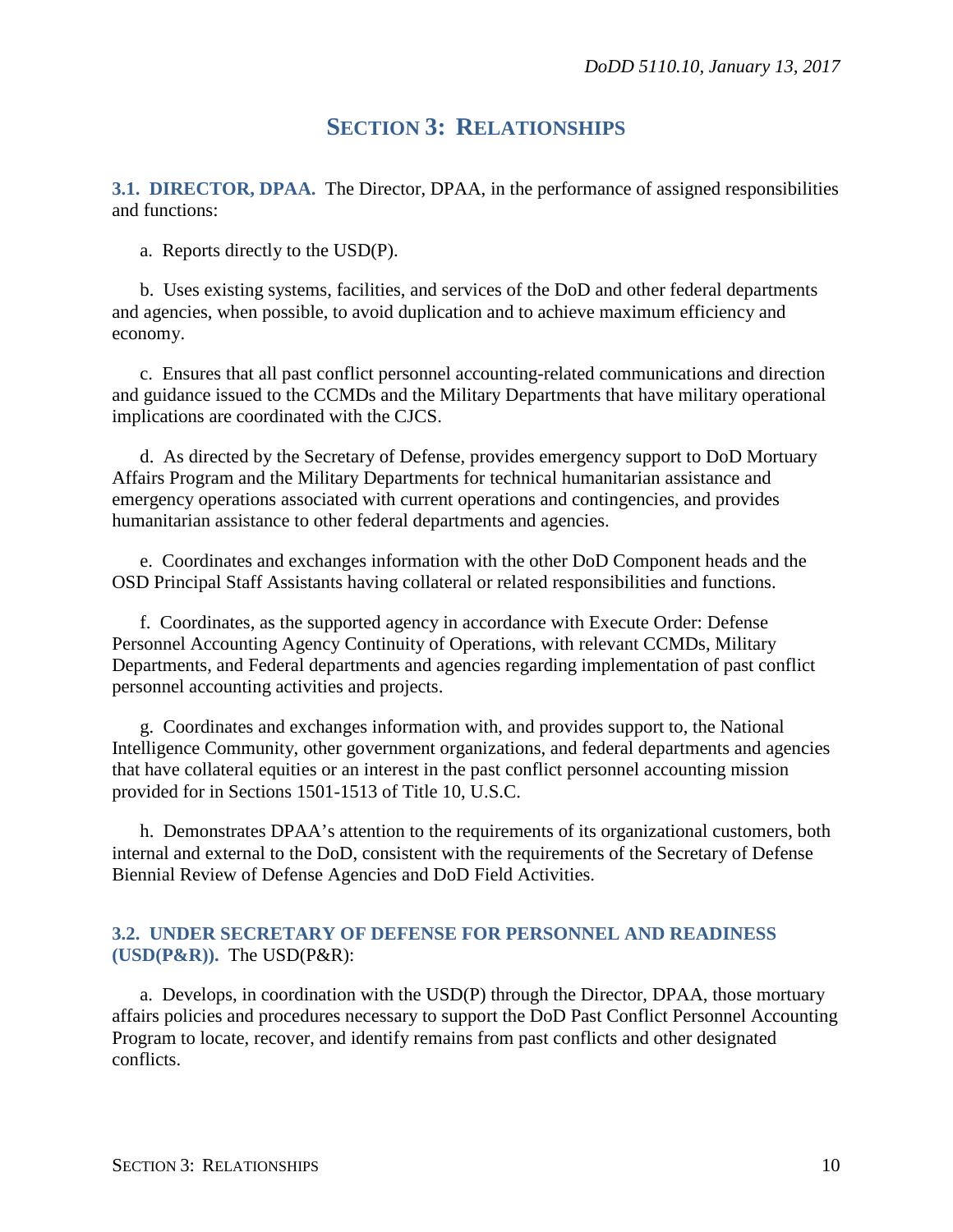b. Assists and provides the DPAA access to and advocacy with other federal departments and agencies involved in similar forensic medicine research and development efforts.

c. Coordinates with the USD(AT&L) on the integration and application of non-medical forensic sciences (e.g., material evidence analysis) to support the past conflict personnel accounting mission.

d. Through the Assistant Secretary of Defense for Manpower and Reserve Affairs and in coordination with the Director, DPAA, provides oversight for policies, plans, and communications for the disinterment of human remains, in accordance with Directive-type Memorandum 16-003.

**3.3. USD(AT&L).** The USD(AT&L) coordinates with and provides the DPAA access to and advocacy with interagency components involved in similar forensic research, development, test, and evaluation efforts; coordinates efforts related to forensic medicine disciplines with the USD(P&R).

**3.4. USD(C)/CFO.** The USD(C)/CFO provides guidance to the DPAA and other members of the past conflict accounting community to establish and maintain the appropriate budget lines and establishes the necessary DoD policies and procedures for the appropriate budget lines.

**3.5. UNDER SECRETARY OF DEFENSE FOR INTELLIGENCE.** The Under Secretary of Defense for Intelligence:

a. Establishes policy and procedures pertaining to intelligence support to past conflict personnel accounting.

b. In coordination with the DPAA and USD(P), provides intelligence and intelligencerelated support to the DPAA.

**3.6. DoD COMPONENT HEADS.** The DoD Component heads:

a. Support DPAA within their respective fields of responsibility in the execution of DPAA's mission, capabilities, and functions, in accordance with applicable DoD issuances. This includes technical intelligence, operational support such as contracting and logistics, and the assignment or detail of personnel as requested by the Director, DPAA, through appropriate channels.

b. Coordinate with the Director, DPAA, on past conflict personnel accounting plans and activities, and other matters relating to the responsibilities and functions of the DPAA as described in this issuance.

c. Coordinate with the Director, DPAA, on all programs and activities that relate to or affect the DPAA mission.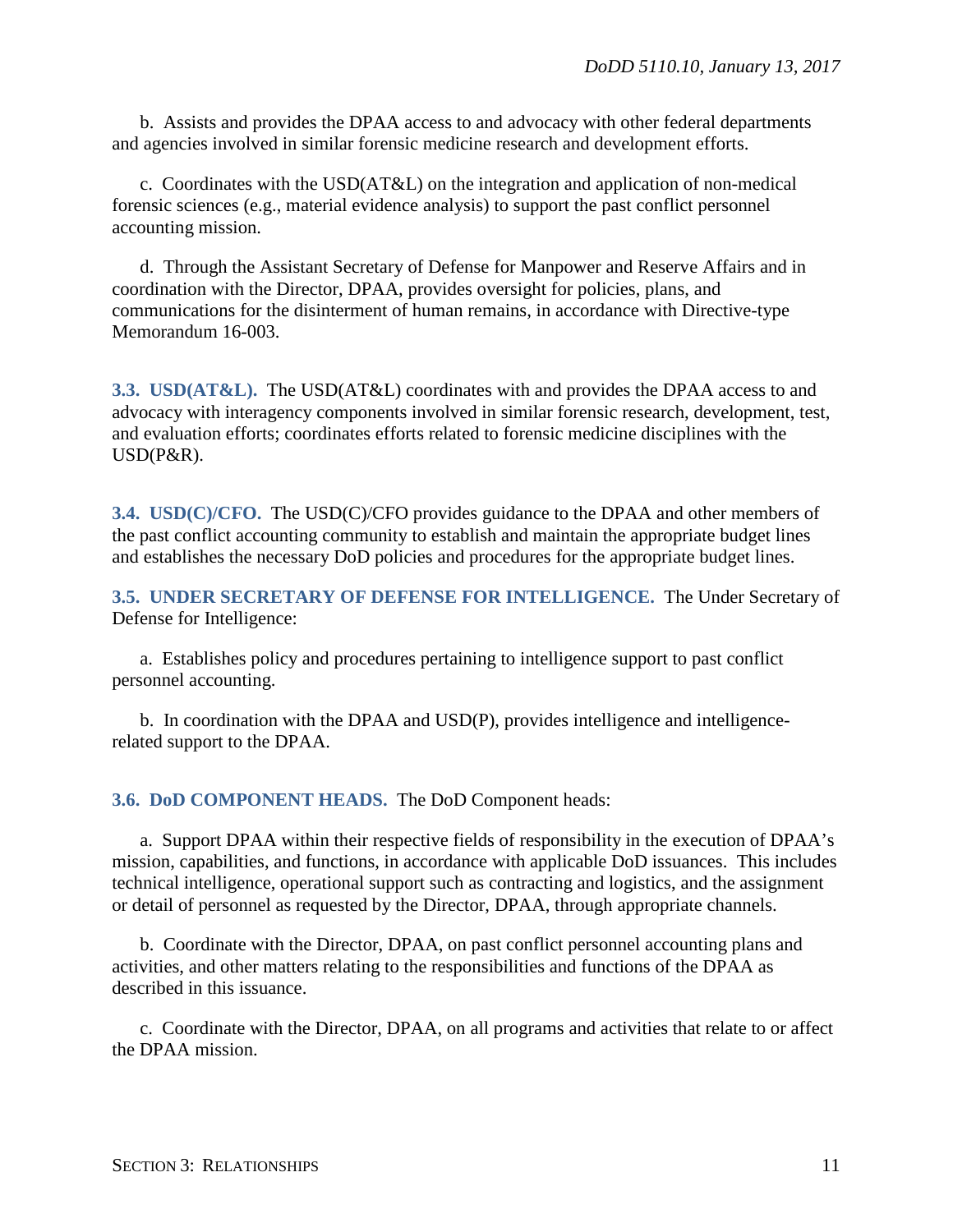**3.7. SECRETARIES OF THE MILITARY DEPARTMENTS.** In addition to the responsibilities in Paragraph 3.6, the Secretaries of the Military Departments:

a. Enter into such inter-Service support and servicing agreements with the Director, DPAA, to provide facilities, physical security, maintenance, logistics, safety, and administrative support, as required, for effective operation of the DoD Past Conflict Personnel Accounting Program as agreed to by the Director, DPAA, and the cognizant DoD Component, in accordance with DoDI 4000.19.

b. Provide installation support consistent with DoDI 4001.01 and the facilities, goods, and services agreed to in inter-Service support and servicing agreements.

**3.8. CJCS.** In addition to the responsibilities in Paragraph 3.6, the CJCS will ensure that the Joint Chiefs of Staff instructions and communications to the CCDRs or the Secretaries of the Military Departments that pertain to past conflict personnel accounting are coordinated with the Director, DPAA. The CJCS is authorized to communicate directly with the Director, DPAA, and may task the Director, DPAA, to the extent these tasks have been coordinated with and approved by the USD(P).

**3.9. CCDRS.** In addition to the responsibilities in Paragraph 3.6, and pursuant to Section 1509 of Title 10, U.S.C., and Execute Order: Defense Personnel Accounting Agency Continuity of Operations, the CCDRs will support the DPAA mission.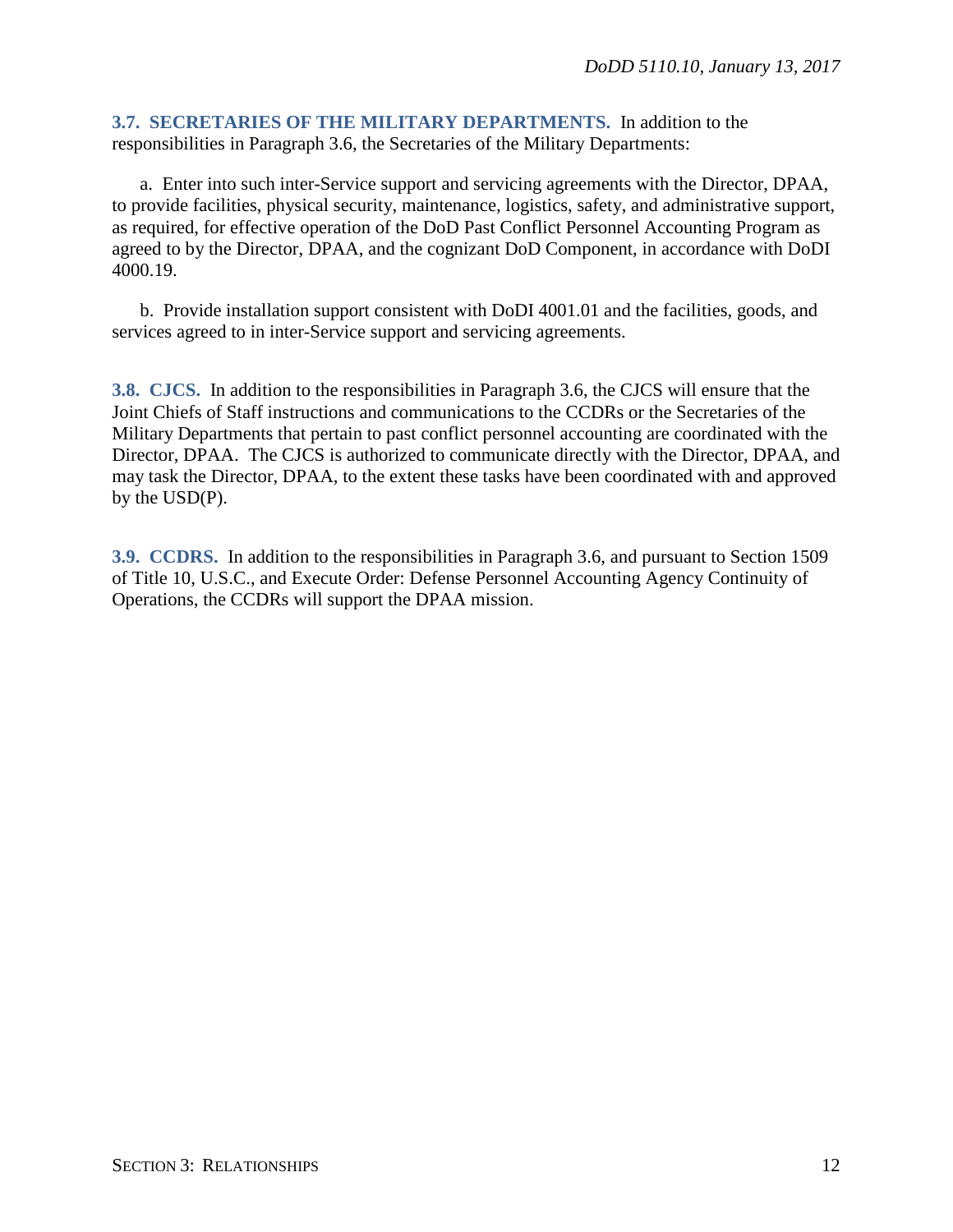### **SECTION 4: AUTHORITIES**

The Director, DPAA, is authorized to:

a. Communicate directly with DoD Component heads, as necessary, in carrying out assigned responsibilities and functions, including the transmission of requests for advice and assistance. Communications with the Military Departments will be transmitted through the Secretaries of the Military Departments or as otherwise provided in law or as directed by the Secretary of Defense in other DoD issuances. Communications to the CCDRs will be in accordance with DoDD 5100.01.

b. Obtain reports and information, in accordance with DoDI 8910.01, as necessary, to carry out assigned responsibilities and functions.

c. Communicate with other government officials, members of the public, and representatives of foreign governments, as appropriate, to carry out assigned responsibilities and functions. Communications with representatives of the legislative branch will be conducted through the Office of the Assistant Secretary of Defense for Legislative Affairs, except for communications with defense appropriations committees, which will be coordinated through the USD(C)/CFO.

d. Enter into agreements with the Military Departments or other USG entities as required for the effective performance of the DoD Past Conflict Personnel Accounting Program.

e. Exercise the powers vested in the Secretary of Defense by Sections 301, 302(b), 3101, and 5107 of Title 5, U.S.C., and Chapter 83 of Title 10, U.S.C., on the employment, direction, and general administration of DPAA civilian personnel.

f. Fix rates of pay of wage-rate employees exempted from the Classification Act of 1949 by Section 5102 of Title 5, U.S.C., on the basis of rates established under the federal wage system. In fixing such rates, the Director, DPAA, must follow the wage schedule established by the DoD wage fixing authority.

g. Administer oaths of office to those entering the DoD or any other oath required by law in connection with employment therein, in accordance with Section 2903 of Title 5, U.S.C., and designate in writing, as necessary, officers and employees of DPAA to perform this function.

h. Establish a DPAA incentive awards board and pay cash awards to and incur necessary expenses for the honorary recognition of civilian employees of the USG whose suggestions, inventions, superior accomplishments, or other personal efforts, including special acts or services, benefit or affect DPAA, in accordance with Section 4503 of Title 5, U.S.C., applicable Office of Personnel Management regulations, and Volume 451 of DoDI 1400.25.

i. Maintain an official seal and attest to the authenticity of official records under that seal.

j. Use advisory committees and employ temporary or intermittent experts or consultants, as approved by the Secretary of Defense or the Deputy Chief Management Officer, for the performance of DPAA functions, consistent with Sections 173 and 174 of Title 10, U.S.C.;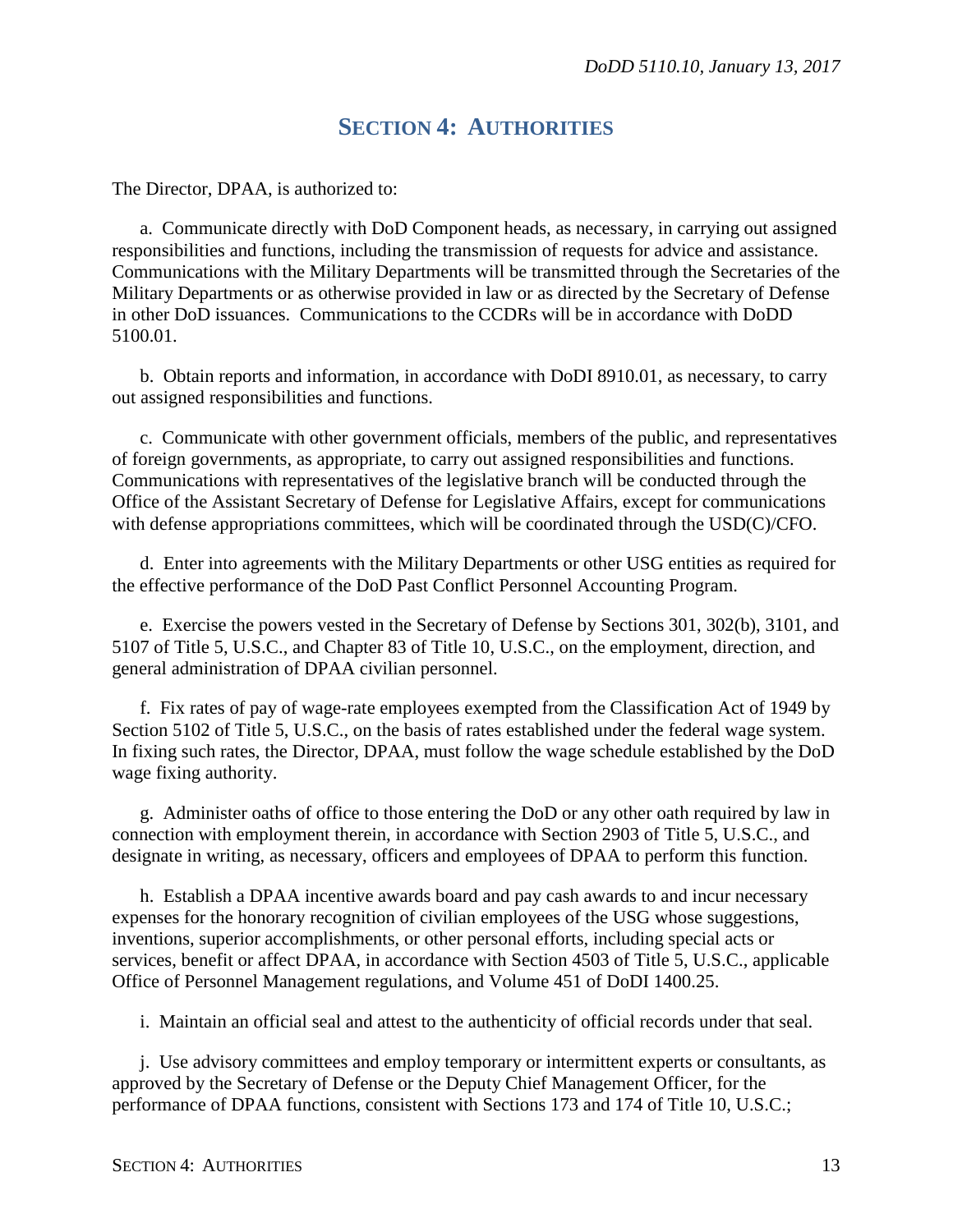Section 3109 of Title 5, U.S.C.; Section 2 of the Appendix to Title 5, U.S.C.; and DoDIs 5105.04 and 5105.18.

k. In accordance with Executive Order 10450, Executive Order 12968, and DoDI 5200.02, as appropriate:

(1) Designate any position in DPAA as a sensitive position.

(2) Authorize, in exceptional circumstances where official functions must be performed before completion of a personnel security investigation and adjudication process, temporary access to a sensitive position in DPAA for a limited period to individuals for whom an appropriate investigation is underway.

(3) Initiate personnel security inquiries and, if necessary in the interest of national security, suspend a security clearance for personnel assigned or detailed to, or employed by, DPAA. Any actions, pursuant to this paragraph, must be taken in accordance with procedures in DoD 5200.2-R.

l. Authorize and approve:

(1) Temporary duty travel for military and civilian personnel assigned or detailed to DPAA, in accordance with the Joint Travel Regulations.

(2) Invitational travel to non-DoD personnel whose consultative, advisory, or other highly specialized technical services are required in a capacity that is directly related to or in connection with DPAA activities, in accordance with Joint Travel Regulations.

(3) Overtime work for DPAA civilian personnel, in accordance with Section 5542 of Title 5, U.S.C., and Parts 550 and 551 of Title 5, Code of Federal Regulations.

m. Approve the expenditure of funds available for travel by civilian or military personnel assigned or detailed to DPAA for expenses incident to attendance at meetings of technical, scientific, professional, or other similar organizations in such instances when the approval of the Secretary of Defense is required by Section 455 of Title 44, U.S.C., and Sections 4110 and 4111 of Title 5, U.S.C.

n. Direct, administer, and provide specified assistance of a value not to exceed \$1 million in any fiscal year to any foreign nation, upon approval by the Secretary of State, to assist the DoD with recovery of and accounting for DoD personnel from past conflicts, and provide an annual report to Congress, pursuant to Section 408 of Title 10, U.S.C.

o. Establish implementing regulations, and policies and procedures, pursuant to Section 1501a of Title 10, U.S.C., concerning public-private partnerships, acceptance of voluntary personal services, and cooperative agreements and grants to support the DoD Past Conflict Accounting Program.

p. Develop, establish, and maintain an active and continuing records management program, pursuant to Section 3102 of Title 44, U.S.C., and DoDI 5015.02.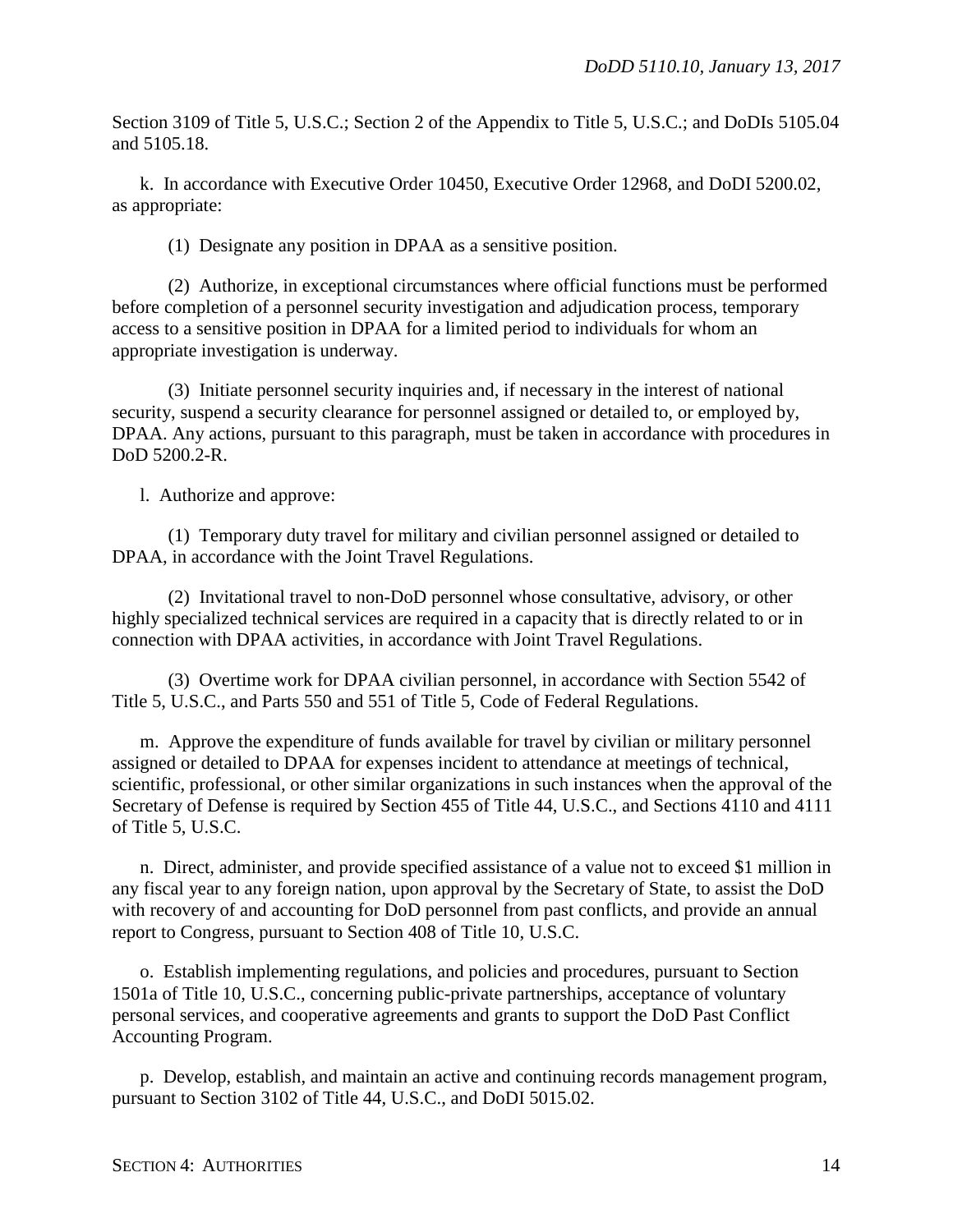q. Use the government-wide purchase card for making appropriate purchases of material and services, other than personal services, for DPAA, when it is determined more advantageous and consistent with the best interests of the USG.

r. Authorize the publication of advertisements, notices, or proposals in newspapers, magazines, or other public periodicals, as required for the effective administration and operation of DPAA, in accordance with Section 3702 of Title 44, U.S.C.

s. Establish and maintain, for the functions assigned, an appropriate publications system for the promulgation of agency regulations, instructions, and reference documents, and changes thereto, similar to the policies and procedures prescribed in DoDI 5025.01.

t. Enter into inter-departmental and intra-governmental support agreements, as the receiver or the supplier, with the other DoD Components, the non-DoD federal government departments and agencies, and State and local government agencies, as required for effective performance of DPAA responsibilities and functions, pursuant to Section 1535 of Title 31, U.S.C., and in accordance with DoDI 4000.19.

u. Enter into and administer contracts and public-private partnership agreements, directly or through a Military Department, a DoD contract administration services component, or other federal department or agency, as appropriate, for supplies, equipment, and services required to accomplish the mission of DPAA. To the extent that any law or Executive order specifically limits the exercise of such authority to persons at the Secretarial level of a Military Department, such authority must be exercised by the appropriate Under Secretary or Assistant Secretary of Defense.

v. Establish and maintain appropriate property accounts for DPAA and appoint boards of survey, approve reports of survey, relieve personal liability, and drop accountability for DPAA property contained in the authorized property accounts that has been lost, damaged, stolen, destroyed, or otherwise rendered unserviceable, in accordance with applicable laws and regulations.

w. Issue the necessary security regulations for the protection of property or places under his or her jurisdiction, in accordance with DoDI 5200.08.

x. Lease property under the control of DPAA, under terms that will promote the national defense or that are in the public interest, pursuant to Section 2667 of Title 10, U.S.C.

y. Redelegate these authorities, as appropriate, in writing, except as otherwise specifically indicated in this issuance or as otherwise provided by law or regulation.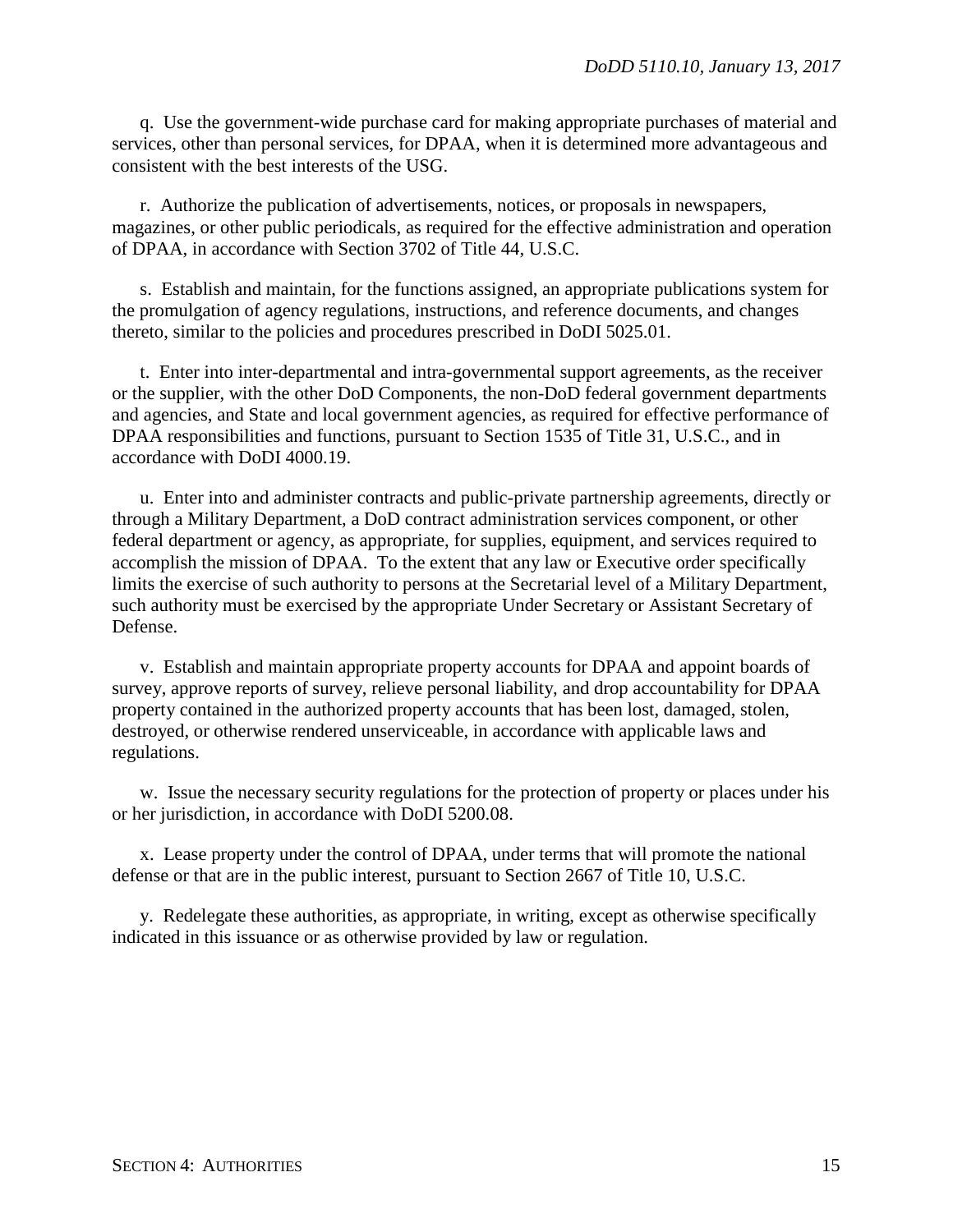## **GLOSSARY**

#### **G.1. ACRONYMS.**

| <b>AFMES</b> | Armed Forces Medical Examiner System                                  |
|--------------|-----------------------------------------------------------------------|
| <b>CCDR</b>  | <b>Combatant Commander</b>                                            |
| <b>CCMD</b>  | <b>Combatant Command</b>                                              |
| <b>CJCS</b>  | Chairman of the Joint Chiefs of Staff                                 |
| DoDD         | DoD Directive                                                         |
| DoDI         | DoD Instruction                                                       |
| <b>DPAA</b>  | Defense POW/MIA Accounting Agency                                     |
| U.S.C.       | United States Code                                                    |
| USD(AT&L)    | Under Secretary of Defense for Acquisition, Technology, and Logistics |
| USD(C)/CFO   | Under Secretary of Defense(Comptroller)/Chief Financial Officer,      |
|              | Department of Defense                                                 |
| USD(P)       | Under Secretary of Defense for Policy                                 |
| $USD(P\&R)$  | Under Secretary of Defense for Personnel and Readiness                |
| <b>USG</b>   | U.S. Government                                                       |

**G.2. DEFINITIONS.** Unless otherwise noted, these terms and their definitions are for the purpose of this issuance.

**account for, accounted for, or accounting for.** With respect to a person reported in a missing status means that:

The person is returned to the United States alive; or

The remains of the person are recovered to the extent practicable and, if not identifiable through visual means as those of the missing person, are identified as those of the missing person by a practitioner of an appropriate forensic science; or

Credible evidence exists to support another determination of the person's status (e.g., deserter); or

A person is accounted for when remains, regardless of quantity, are individually identified or the person is included in a known group remains determination. This term and its definition are proposed for inclusion in the next edition of Joint Publication 1-02.

**archival research.** Consists of visits, whether in person or electronically, to document and material evidence repositories to locate information on U.S. losses. Sources of such information may include official State and private museums, libraries, archives, universities, and collections of private researchers. Activities involve interaction with repository personnel and independent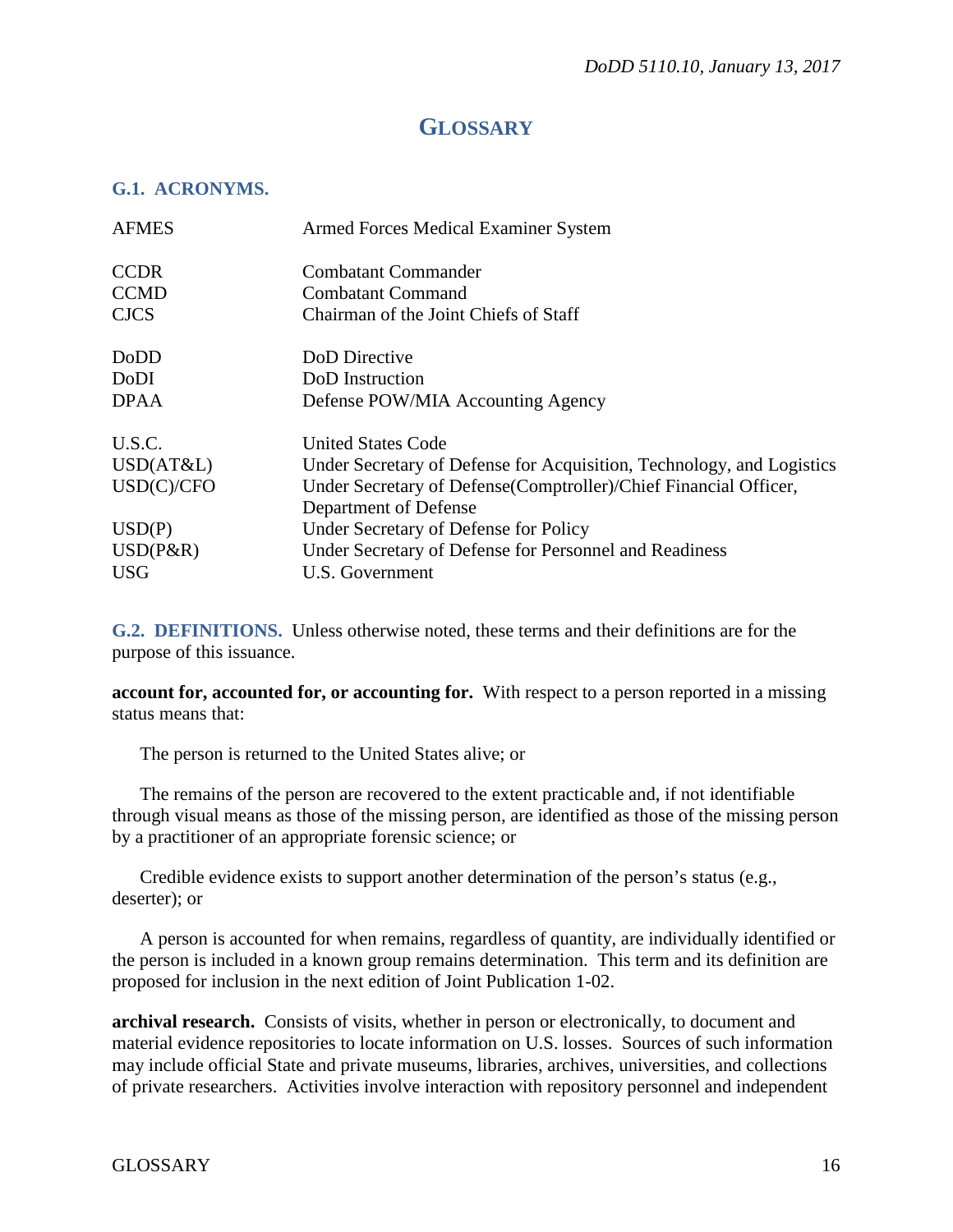researchers. This term and its definition are proposed for inclusion in the next edition of Joint Publication 1-02.

**cooperative agreement.** Defined in Section 6305 of Title 31, U.S.C.

**designated conflict.** A conflict designated by the Secretary of Defense, pursuant to Section 1501 of Title 10, U.S.C., to be included in the Past Conflict Personnel Accounting Program established by Section 1509 of Title 10, U.S.C.

**DPAA laboratory.** A laboratory assigned to DPAA that provides forensic science analysis to support the identification of remains of unaccounted for DoD personnel from past conflicts or designated conflicts. These laboratories are: DPAA Center for Excellence, DPAA-Offutt, and Life Sciences Equipment Laboratory.

**forensic medicine disciplines.** Forensic disciplines supporting the DoD's medical missions: forensic pathology, forensic anthropology, forensic odontology, DNA sciences, forensic toxicology, and mortality surveillance.

**grant.** Defined in Section 6304 of Title 31, U.S.C.

**non-federal entities.** Defined in DoD 5500.07-R.

#### **past conflicts and other designated conflicts.**

World War II beginning December 7, 1941, and ending on December 31, 1946.

Cold War beginning September 2, 1945, and ending on August 21, 1991.

Korean War beginning June 27, 1950, and ending on January 31, 1955.

Indochina War, beginning July 8, 1959, and ending on May 15, 1975 (also known as the Vietnam War and the War in Southeast Asia).

Operation ELDORADO CANYON, April 15, 1986.

Persian Gulf War, beginning August 2, 1990, and ending on February 28, 1991.

Iraq Campaign, beginning March 18, 2003, and ending on December 31, 2011.

Any other conflict designated by the Secretary of Defense, pursuant to Section 1509 of Title 10, U.S.C.

**past conflict personnel accounting.** The sum of military, civil, and diplomatic efforts to locate, recover, and identify remains of unaccounted for DoD personnel in a theater of operation or as a result of a hostile act. This term and its definition are proposed for inclusion in the next edition of Joint Publication 1-02.

**past conflict personnel accounting community.** Consists of those elements of the DoD components with a mission to account for DoD personnel from past conflicts and other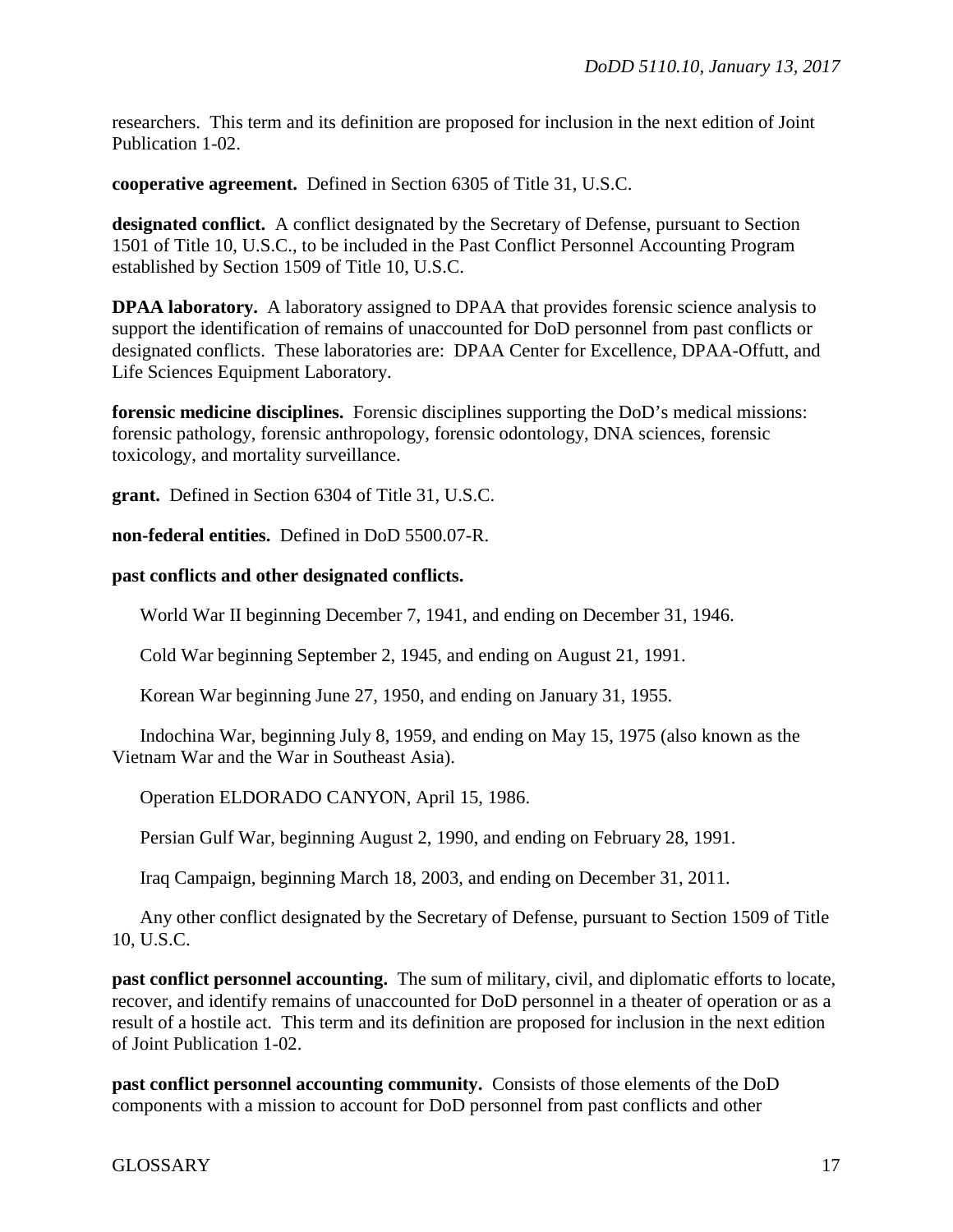designated conflicts, e.g., DPAA, the casualty offices and mortuary offices of the Military Departments, the AFMES, and CCMD subordinate activities.

**previously designated person.** The person named by DoD personnel, pursuant to Section 655 of Title 10, U.S.C., to be notified and apprised of their status should they be reported in a missing status.

**unaccounted for.** An inclusive personnel accounting term applicable to DoD personnel within a combatant theater for which a campaign or service medal is authorized, or a military operation for which hostile fire or danger pay is authorized, or a member of a flight crew lost during a Cold War reconnaissance mission, including enroute to and from, whose casualty status is:

"Missing" (all categories) and who has not returned alive to USG control; or

"Deceased" and whose remains are not recovered or transferred to USG control; or

Changed from "Missing" (all categories) to "Deceased," subsequent to an administrative determination, pursuant to the applicable laws and regulations at the time, and whose remains were not recovered or transferred to USG control. This term and its definition are proposed for inclusion in the next edition of Joint Publication 1-02.

**unaccounted for DoD personnel.** Consist of U.S. military personnel, DoD civilian employees, DoD contractors, and other persons as directed by the Secretary of Defense from World War II, the Cold War, Korean War, Indochina War, and Persian Gulf War, and other conflicts designated by the Secretary of Defense. Includes both hostile and non-hostile casualties within a combatant theater, but excludes personnel whose duty status is absent without leave or a deserter and have not returned to USG control, or who are subsequently dropped from the rolls. Inclusion on a list of unaccounted for personnel, for the purposes of Sections 1501-1513 of Title 10, U.S.C., is not a determination that a person is either alive or dead. This term and its definition are proposed for inclusion in the next edition of Joint Publication 1-02.

**voluntary services.** Services provided by a volunteer without any entitlement to, nor expectation of, present or future salary, wages, or other benefits. Those provided under the provisions of Section 1588(a)(9) of Title 10, U.S.C., which specifically authorizes the Secretary concerned to accept voluntary services from an individual to facilitate accounting for missing personnel, and are distinguished from the broader "gratuitous services" that are voluntary services from an individual that may be accepted by the government under the provisions of Section 1342 of Title 31, U.S.C. This term and its definition are proposed for inclusion in the next edition of Joint Publication 1-02.

**volunteer.** An individual who donates his or her services to the DoD Components, pursuant to Section 1588 of Title 10, U.S.C. This term and its definition are proposed for inclusion in the next edition of Joint Publication 1-02.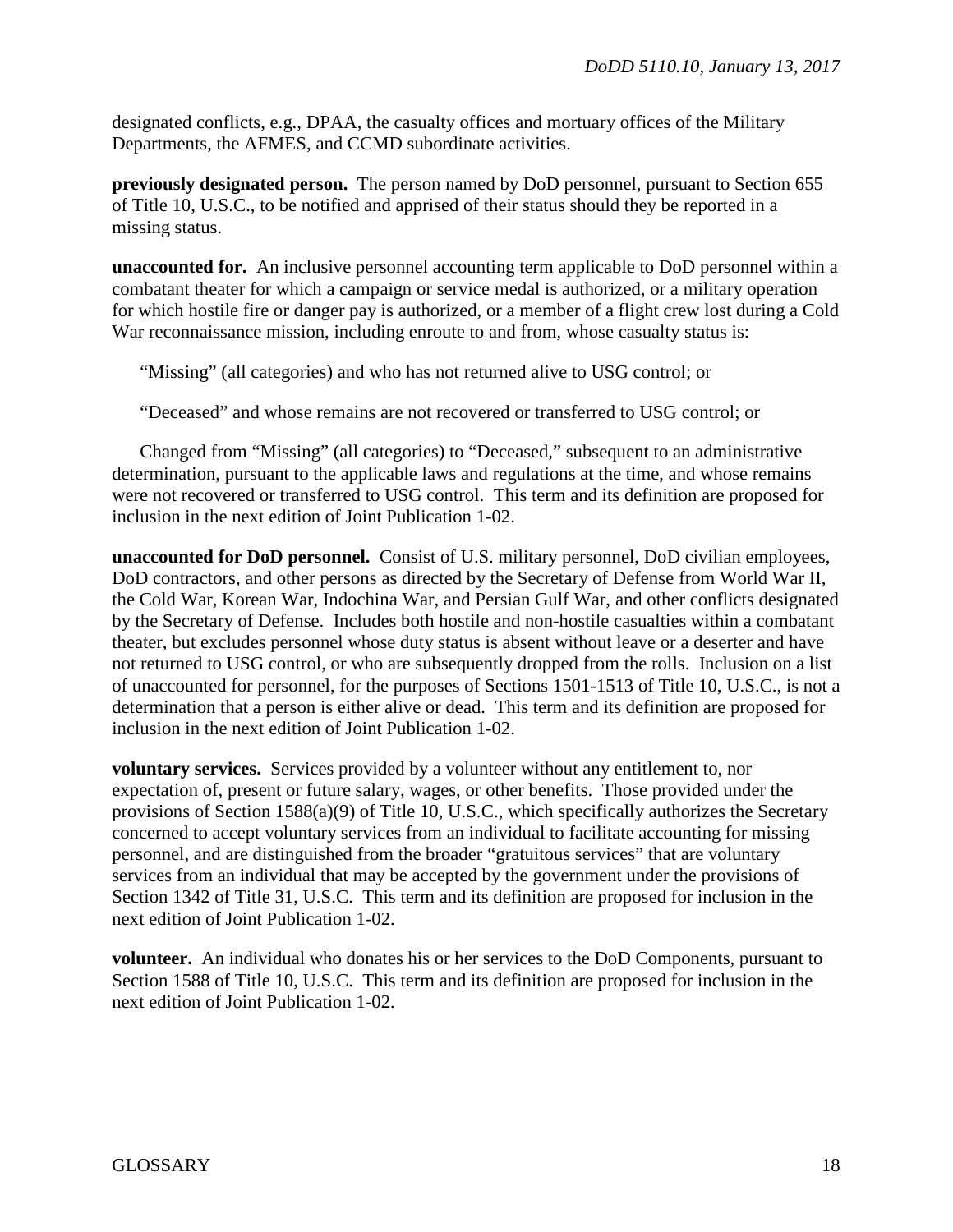#### **REFERENCES**

Code of Federal Regulations, Title 5

- Code of Federal Regulations, Title 32
- Directive-type Memorandum (DTM) 12-006, "Fourth Estate Manpower Tracking System (FMTS)," November 15, 2012, as amended

Directive-type Memorandum (DTM) 16-003, "Policy Guidance for the Disinterment of Unidentified Human Remains," May 5, 2016

DoD 5200.2-R, "Personnel Security Program," January 16, 1987, as amended

- DoD 5500.07-R, "Joint Ethics Regulation (JER)," August 30, 1993, as amended
- DoD Directive 2010.9, "Acquisition and Cross-Servicing Agreements," April 28, 2003

DoD Directive 3210.06, "Defense Grant and Agreement Regulatory System (DGARS)," February 6, 2014

- DoD Directive 5100.01, "Functions of the Department of Defense and Its Major Components," December 21, 2010
- DoD Directive 5205.15E, "DoD Forensic Enterprise (DFE)," April 26, 2011
- DoD Directive 5230.20, "Visits and Assignments of Foreign Nationals," June 22, 2005

DoD Directive 5400.07, "DoD Freedom of Information Act (FOIA) Program," January 2, 2008

- DoD Directive 5530.3, "International Agreements," June 11, 1987, as amended
- DoD Directive 7045.14, "The Planning, Programming, Budgeting, and Execution (PPBE) Process," January 25, 2013
- DoD Instruction 1300.18, "Department of Defense (DoD) Personnel Casualty Matters, Policies, and Procedures," January 8, 2008, as amended
- DoD Instruction 1400.25, V-451, "DoD Civilian Personnel Management System: Awards," November 4, 2013
- DoD Instruction 2030.08, "Implementation of Trade Security Controls (TSCs) for Transfers of DoD Personal Property to Parties Outside DoD Control," February 19, 2015
- DoD Instruction 2040.02, "International Transfer of Technology, Articles, and Services," March 27, 2014
- DoD Instruction 3025.21, "Defense Support of Civilian Law Enforcement Agencies," February 27, 2013
- DoD Instruction 4000.19, "Support Agreements," April 25, 2013

DoD Instruction 4001.01, "Installation Support," January 10, 2008, as amended

DoD Instruction 5015.02, "DoD Records Management Program," February 24, 2015

- DoD Instruction 5025.01, "DoD Issuances Program," August 1, 2016
- DoD Instruction 5105.04, "Department of Defense Federal Advisory Committee Management Program," August 6, 2007
- DoD Instruction 5105.18, "DoD Intergovernmental and Intragovernmental Committee Management Program," July 10, 2009, as amended
- DoD Instruction 5154.30, "Armed Forces Medical Examiner System (AFMES) Operations," December 29, 2015